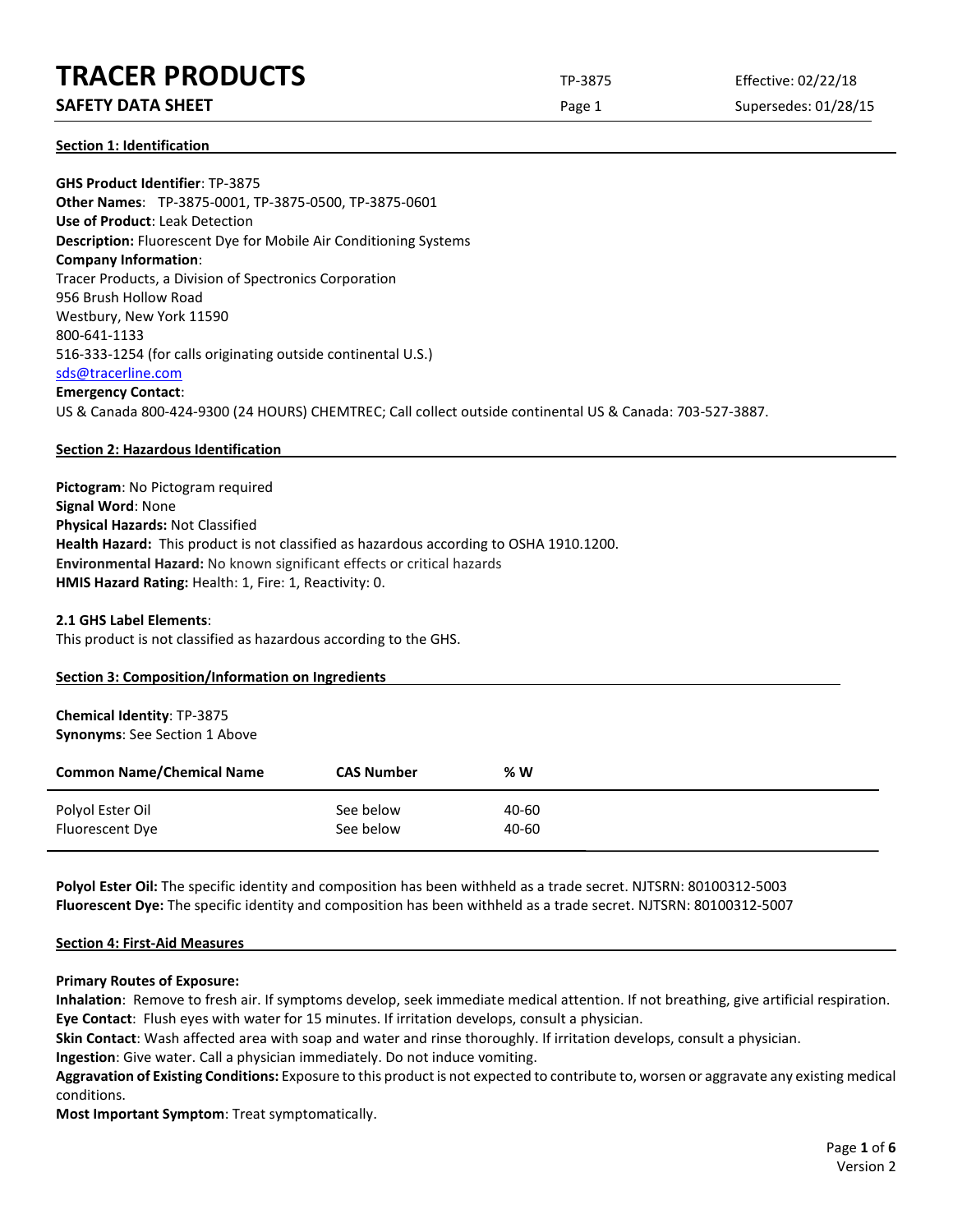| <b>TRACER PRODUCTS</b> | TP-3875 | Effective: 02/22/18 |
|------------------------|---------|---------------------|
|                        |         |                     |

Page 2 Supersedes: 01/28/15

#### **Section 5: Fire-Fighting Measures**

**Flash Point:** 500°F (260°C)

**Test Method:** Pensky-Martens Closed Cup

**Explosive Limit:** LEL (%): No data available; UEL (%): No data available

**Autoignition Temperature:** No data available

**Unusual Fire and Hazardous Combustion and Decomposition Products:** Smoke, soot, and toxic/irritating fumes (i.e., carbon dioxide, carbon monoxide, etc.). Oxides of nitrogen and carbon.

**Fire and Explosion Hazards:** May liberate irritating or toxic vapors during combustion or decomposition.

**Extinguishing Media:** Based on the NFPA guide, use dry chemical, carbon dioxide, water mist, water jet sprays, halogen, or alcohol foam suitable for Class B fires. Use water to cool containers exposed to fire. For large fires, use water spray, fog or alcohol foam, thoroughly drenching the burning material.

**Unsuitable Extinguishing Media:** High volume water with full jet. Oxidizers and reducers.

**Fire-Fighting Procedures/Equipment:** Fire fighters and others who may be exposed to the products of combustion should be equipped with NIOSH-approved, positive-pressure, self-contained breathing apparatus (SCBA) and full protective clothing. Water can be used to cool and protect containers and surroundings.

#### **Section 6: Accidental Release Measures**

# **Non-Emergency Personnel**:

General Advice: Avoid inhalation and contact with skin, eyes, or clothing. Wash hands and face before eating, drinking, or using tobacco products.

Personal Protective Equipment Needed: Wear impervious gloves, shoes, and protective clothing

#### **Emergency Personnel**:

Suitable Protective Gear: Wear impervious gloves, shoes and protective clothing.

Unsuitable Protective Gear: Not Applicable

**Environmental Precautions**: Prevent any contamination of local soils and water supply. Prevent ground water infiltration or any ground penetration. Avoid the spreading or entering into watercourses by using sand, soil, or other types of barriers. If contamination into water course or sewage system, alert appropriate authorities.

# **Containment/Clean-up Methods**:

Containment & Recovery of Product: Contain with absorbent material, such as clay, soil, universal binding medium, or any commercially available absorbent. Shovel reclaimed dye and absorbent into a recovery or salvage drums for disposal. For larger spills, transfer to a salvage tank for recovery or safe disposal. Any residues should be treated like a small spill. This is not a RCRA hazardous waste per Title 40 CFR 261. Stop material from contaminating soil, or from entering sewers or bodies of water. For larger spills, transfer to a salvage tank for safe recovery/disposal. Residues are treated as small spills.

Disposal**:** Either incinerate or land fill in accordance with applicable local, state and federal regulations.

# **Section 7: Handling and Storage**

**Handling Precautions:** Use product only in well ventilated areas. Avoid breathing in mists or vapors from a heated product. Avoid formation of mists. Avoid heating product near flash point. Avoid prolonged or repeated contact with skin. Handle in ambient temperature.

**Storage Conditions:** Store in a cool, dry, well-ventilated area away from heat, ignition sources, and direct sunlight. Always keep containers tightly closed. Store away from oxidizing and reducing agents.

**Personal Hygiene:** Wash hands before breaks and at the end of the work day. Do not carry cleaning clothes used to absorb product in clothing. General hygiene measures for chemicals apply.

**Empty Container Precautions:** Do not reuse empty container for any purpose.

**Special Warnings:** Hot organic chemical vapors or mists can suddenly and without warning combust when mixed with air.

# **Section 8: Exposure Controls/Personal Protection**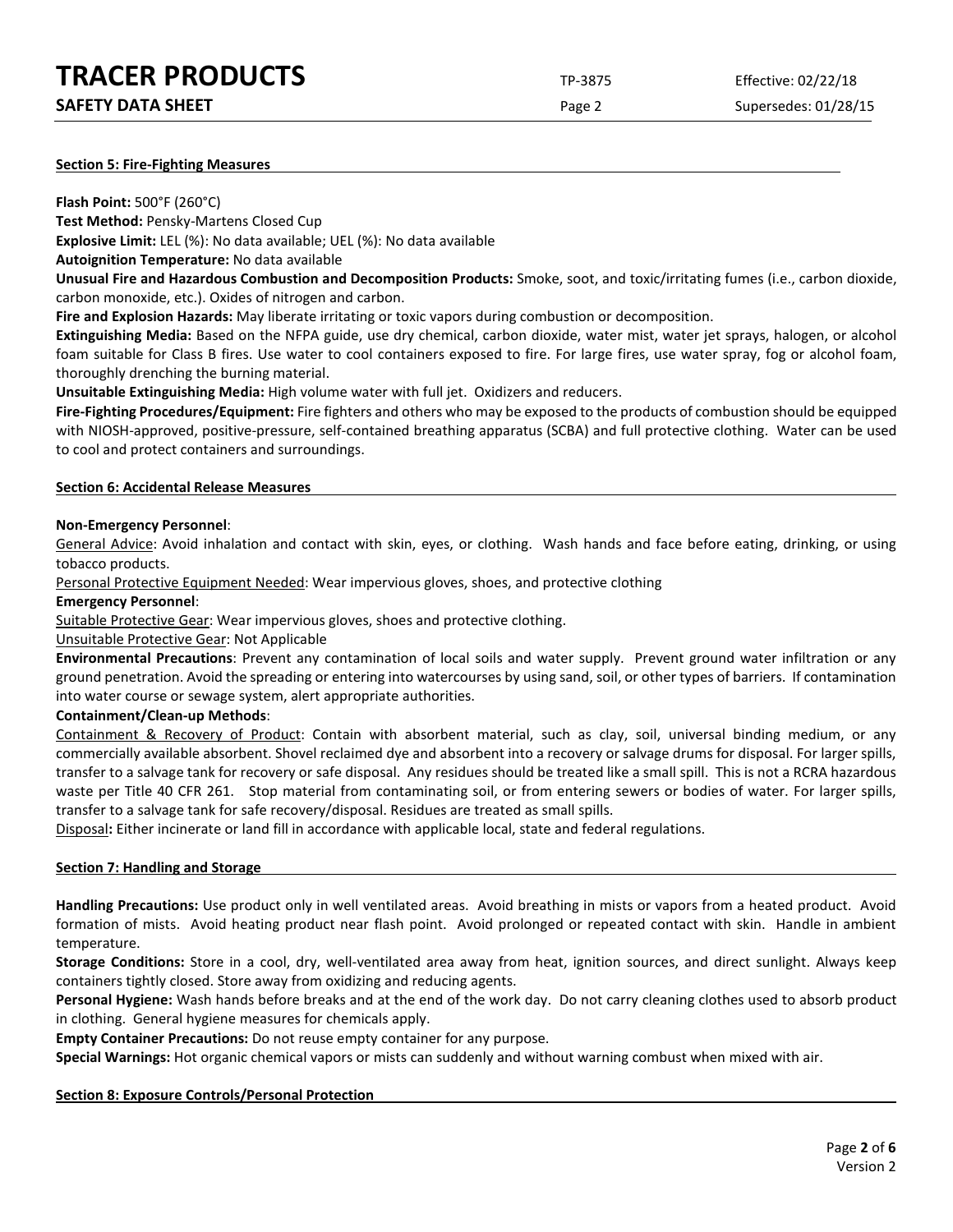| <b>TRACER PRODUCTS</b>   | TP-3875 | Effective: 02/22/18  |
|--------------------------|---------|----------------------|
| <b>SAFETY DATA SHEET</b> | Page 3  | Supersedes: 01/28/15 |

**Occupational Exposure Limits**: No exposure limits have been established for this product.

**Biological Exposure Limits**: No data available

**Engineering Controls/Ventilation**: Maintain airborne concentrations below the established exposure limits by providing adequate ventilation. General (dilution) ventilation should be acceptable. Additional local exhaust ventilation is recommended where dusts, mists or vapors may be released.

**Airborne Oil Mist Exposure Limits:** Polyol Ester Oil

ACGIH TLV: 5 mg/m<sup>3</sup>, 8 hr ACGIH STEL:  $10 \text{ mg/m}^3$ OSHA PEL:  $5mg/m<sup>3</sup>$ , 8 hr

# **Personal Protective Equipment**:

Respiratory Protection: Avoid breathing vapor and/or mist. If occupational exposure limits are exceeded wear NIOSH/OSHA approved equipment. Use a respiratory protection fitted with a combination filter A-P3 for short term use. High airborne concentrations may necessitate the use of self-contained breathing apparatus (SCBA) or a supplied air respirator. Respiratory protection programs must be in compliance with 29 CFR 1910.134.

Skin Protection: Wear protective clothing and appropriate impervious gloves.

Eye Protection: Wear safety goggles with peripheral coverage approved to EU Standard EN 166, AS/NZS 1337. An eye wash facility should be readily available.

Hand Protection: When in contact with material, be sure to use proper gloves approved to standards (Europe: EN 374, U.S.: F739, & AS/NZS: 2161). Gloves made from neoprene, nitrile or butyl rubber may provide suitable chemical protection.

Hygiene Measures: Wash thoroughly after handling, especially before eating, drinking, smoking, or using restroom facilities.

#### **Section 9: Physical and Chemical Properties**

**Physical State**: Liquid **Appearance**: Amber **Odor**: Aromatic hydrocarbon **Odor Threshold**: no data available **pH**: no data available **Melting Point**: No data available **Freezing Point**: No data available **Initial Boiling Point**: 399°F (204°C) **Boiling Range**: no data available **Flash Point (COC)**: Greater than 305° F (152° C) **Evaporative Rate**: No data available **Solid Flammability**: No data available **Gas Flammability**: No data available **Upper Explosive Limit**: No data available **Lower Explosive Limit**: No data available **Vapor Pressure 68**° **F (20**° **C)** : <0.01 mmHg **Vapor Density (Air= 1)** : >1 **Relative Density**: 0.98 **Solubility in Water**: < 0.1 % **Partition Coefficient: n-octanol/water**: No data available **Auto-ignition Temperature**: No data available **Decomposition Temperature**: No data available **Viscosity at 40°C: 48.8 Viscosity at 100°C**: no data available **Percent Volatile by Volume (%)**: 0 **Evaporation Rate (Butyl Acetate=1)**: < 0.01 **Volatile Organic Content (VOC) Component**: None

**Note:** The physical data presented above are typical values and should not be construed as a specification.

# **Section 10: Stability and Reactivity**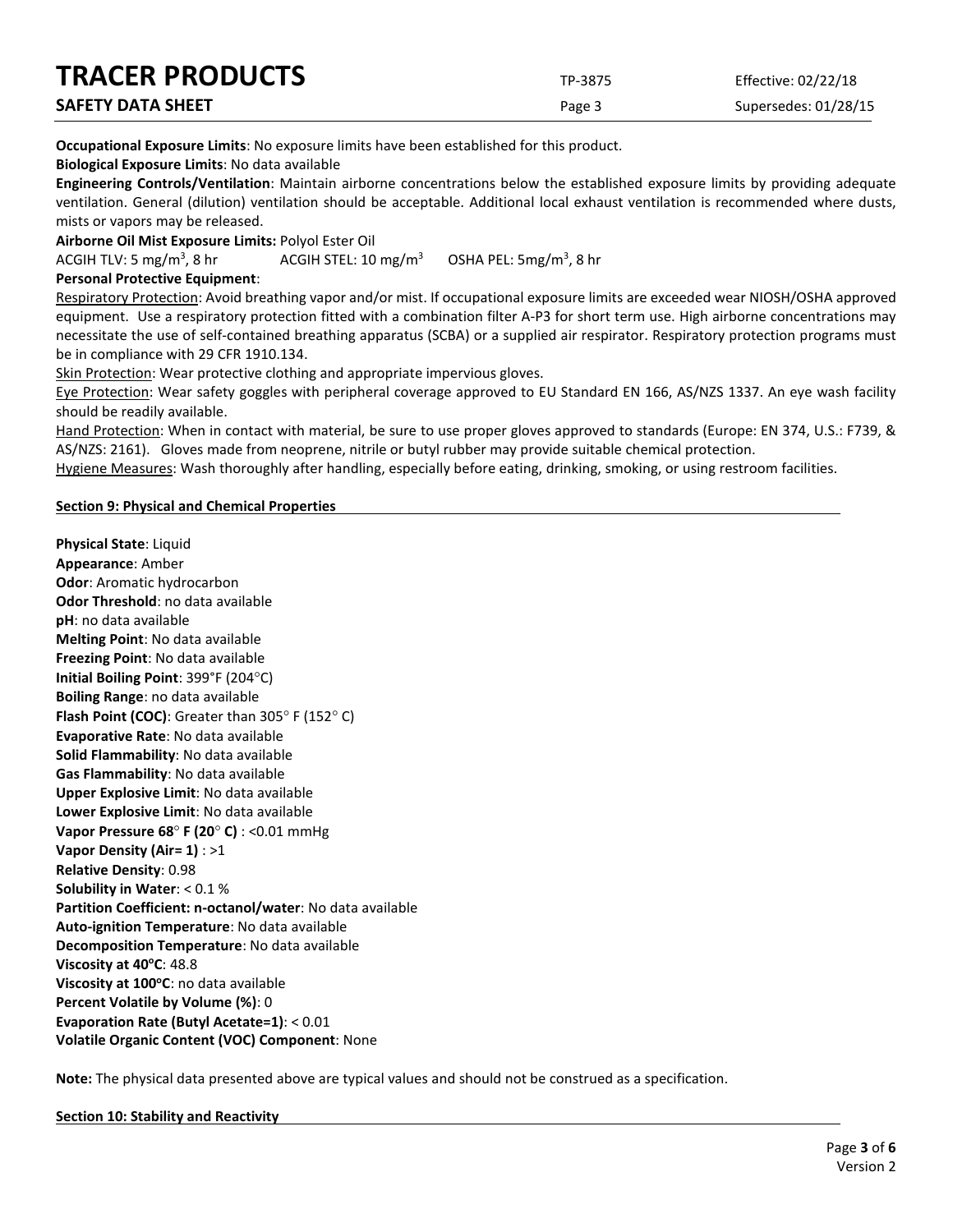| <b>TRACER PRODUCTS</b>   | TP-3875 | Effective: 02/22/18  |
|--------------------------|---------|----------------------|
| <b>SAFETY DATA SHEET</b> | Page 4  | Supersedes: 01/28/15 |

**Reactivity**: This product is non-reactive under ambient conditions

**Stability**: Stable under normal conditions of use.

**Conditions to Avoid**: High temperatures & a source of ignition. Toxic fumes may be released if product is heated above decomposition point.

**Incompatible Materials**: Strong Acids, Strong oxidizing agents, and Reducing agents

Hazardous Decomposition Products: In the event of combustion, CO and CO<sub>2</sub> will be formed.

**Hazardous Polymerization**: Will not occur

#### **Section 11: Toxicological Information**

|                             |        | <b>Fluorescent Dye</b> | <b>Polyol Ester Oil</b> |
|-----------------------------|--------|------------------------|-------------------------|
| Oral LD <sub>50</sub>       | Rat    | >5000 mg/kg            | >2000 mg/kg             |
| Dermal LD <sub>50</sub>     | Rabbit | >2000 mg/kg            | >2000 mg/kg             |
| Inhalation LC <sub>50</sub> | Rat    | $>12$ mg/l             | $>5.1$ mg/l             |
| Eye Irritation              | Rabbit | Not Irritating         | Not Irritating          |
| Skin Irritation             | Rabbit | >4                     | No data available       |

#### **Carcinogenicity**:

| Carcinogenicity        | ACGIH | <b>IARC</b> | NTP. | OSHA |
|------------------------|-------|-------------|------|------|
| Polyol Ester Oil       | Nο    | N٥          | N٥   | N٥   |
| <b>Fluorescent Dye</b> | Nο    | N٥          | N٥   | N٥   |

Summary Comments: According to ACGIH, IARC, NTP, and OSHA, the Polyalkylene glycol nor the fluorescent dye are not considered to be a hazardous carcinogen to humans.

**Reproductive Toxicity**: No data available

**STOT-single exposure**: No data available

#### **STOT-repeated exposure**:

|                    |     | Fluorescent Dye                       | Polyol Ester |
|--------------------|-----|---------------------------------------|--------------|
| Oral mg/kg         | Rat | No data available                     | 1613         |
| Dermal mg/kg       | Rat | No data available   No data available |              |
| Inhalation mg/l/4h | Rat | No data available   No data available |              |

#### **Aspiration Hazard:** No

**Likely Routes of Exposure**: Eyes, skin and respiratory tract **Symptoms**:

Eye Contact: May cause mild irritation

Skin Contact: May cause mild irritation

Inhalation: May cause mild respiratory irritation

Ingestion: May cause gastrointestinal irritation

# **Section 12: Ecological Information**

#### **Toxicity**:

|                                        | <b>Fluorescent Dye</b> | <b>Polyol Ester Oil</b> |
|----------------------------------------|------------------------|-------------------------|
| Fish LL <sub>50</sub> 96hr mg/l        | No data available      | >100mg/l                |
| Crustacean LL <sub>50</sub> 96hr. mg/l | No data available      | > 10000 mg/L            |
| Algae NOEL 72hr. mg/l                  | No data available      | $>100$ mg/l             |

**Persistence & Degradability**: Readily biodegradable **Bioaccumulation Potential**: Does not readily bioaccumulate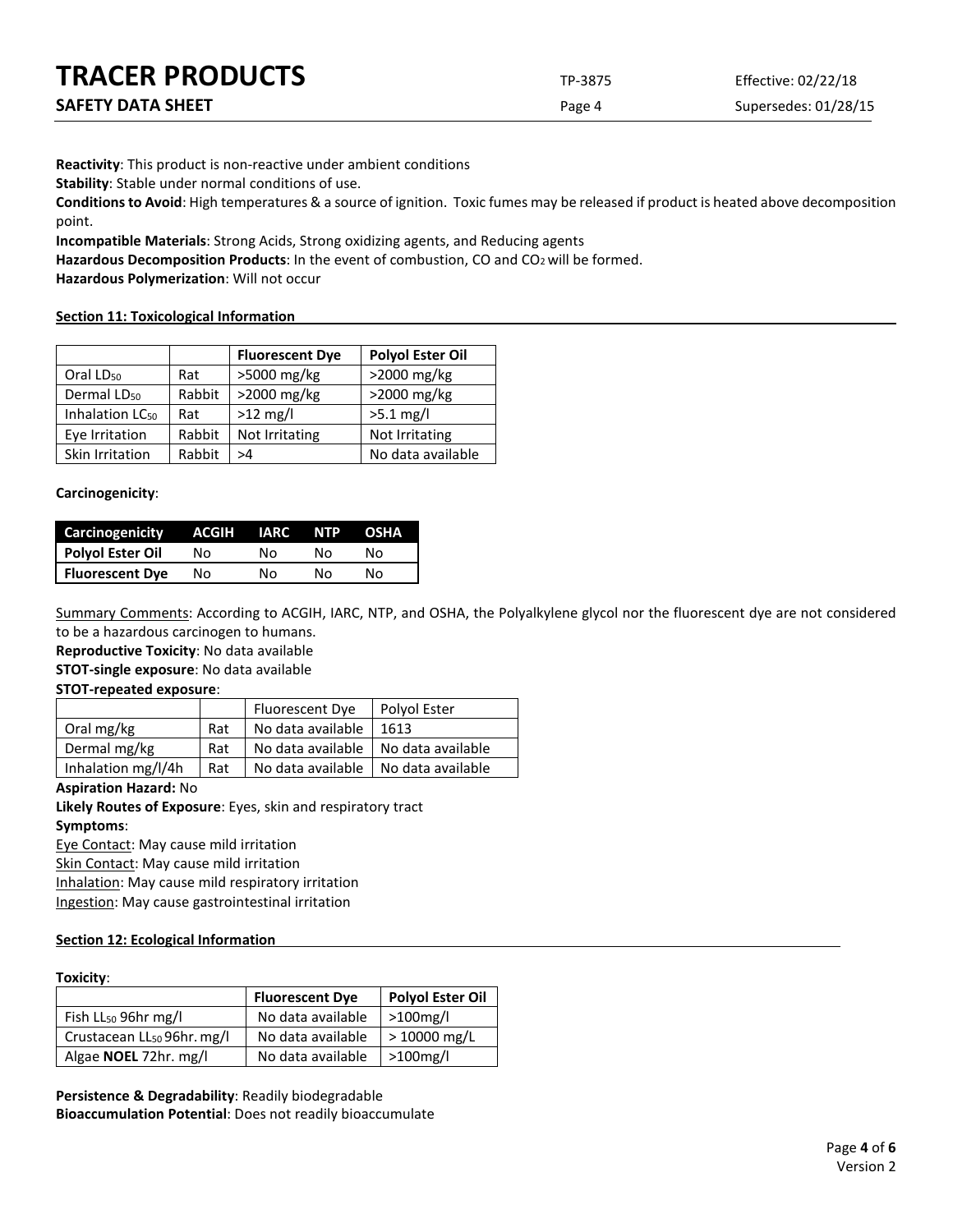# **TRACER PRODUCTS** TP-3875 Effective: 02/22/18

# **SAFETY DATA SHEET** SUPERFOUR CONSUMING THE Page 5 Supersedes: 01/28/15

**Mobility in Soil**: No data available **Behavior in Sewage Plants:** No data available **PBT vPvB:** This substance is not a PBT vPvB

#### **Section 13: Disposal Considerations**

**General Statements:** Federal regulations may apply to empty container. State and/or local regulations may be different. **Disposal:** Recover or recycle if possible, otherwise, dispose of in accordance with all local, state, and federal regulations. Sewage

disposal is discouraged

**Special Instructions:** Be sure to contact the appropriate government environmental agencies if further guidance is required. Do not remove labels from container until container is cleaned properly. Containers can be reused or disposed of by landfill or incineration if appropriate to local law. Water with cleaning agents is required

**Hazardous Waste Number:** Not a RCRA hazardous waste

#### **Section 14: Transport Information**

**General Comments**: This product is not classed as hazardous or regulated for transport under 49 CFR, IATA/ICAO, or IMDG **49 CFR: DOT Shipping Name:** Not Regulated **DOT Label:** N/A **DOT Identification No.:** Not Applicable; Nonregulated shipments by air under 49 CFR, IATA/ICAO AND IMO **Transport by Road/Rail (ADR/RID): UN Proper Shipping Name:** Not Applicable **Transport Hazard Class:** Not Applicable **Packing Group:** Not Applicable **Classification Code:** Not Applicable **LQ (ADR 2013):** Not Applicable **LQ (ADR 2009):** Not Applicable **Environmental Hazard:** Not Applicable **Tunnel Restriction Code:** Not Applicable **Transport by Sea (IMDG): UN Proper Shipping Name:** Not Applicable **Transport Hazard Class:** Not Applicable **Packing Group:** Not Applicable **Marine Pollutant:** Not Applicable **Environmental Hazard:** Not Applicable **Transport by Air (IATA): UN Shipping Name**: Not Applicable **Transport Hazard Class**: Not Applicable **Packing Group Number**: Not Applicable **Environmental Hazards**: Not Applicable **Special Precautions for User:** Unless otherwise specified, general measures for safe transport must be followed **Transport in Bulk:** Non-dangerous material according to transport regulations

# **Section 15: Regulatory Information**

# **Inventory Status:**

Polyol Ester Oil: is listed or are excluded from listing on TSCA, DSL, & AICS inventories Fluorescent Dye: is listed or are excluded from listing on TSCA, DSL, AICS, IECSC, & ENCS inventories **SARA Title III Information**: This product contains no chemicals subject to the reporting requirements of Section 313 of the emergency planning and community right to know act.

**SARA - Section 302-Extremely Hazardous Substances:** No regulated ingredients.